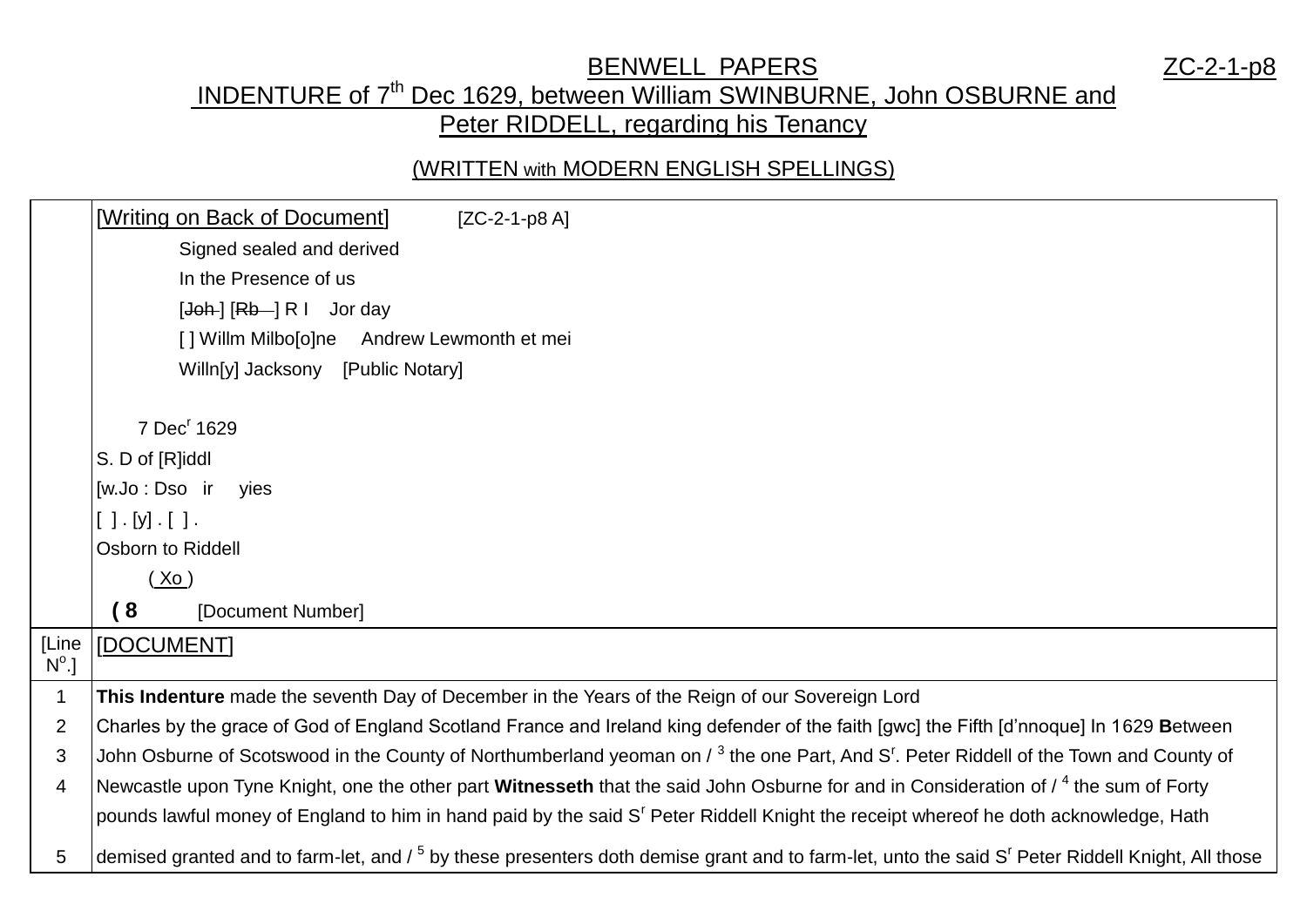6 his Coal-mines, Coal-pit and pits and Coals, Commonly known and Called; by there several name and names of Hambole high / <sup>6</sup> Coal, mettle Coal, and stone Coal; with can; shall, or may, be had; sought, and wrought, obtained and gotten forth and under all these several [pieces] of 7  $\,$  ground, Called or know in by there several name or names as follows vidzt forth and under a /  $^7$  parcel of ground Called the East field being meadow ground, bouldering on the wall on the North part, the dyke dividing the Kings street on the south part, the Spittle Flatt on the East 8 | part, and on Benwell Tower on the West part And / <sup>8</sup> forth and under on parcel of ground, Called the Spitle flatte bouldering [itself] as follows. Vidzt on the said wall on the North part, the dike dividing the Kings Street on the South part Elswick [dyke] on the East part unto a Certain 9 / 9 Close Called the Whinye Close now in the occupation of John Curry of Benwell, yeoman or his assigns, on the west part; And forth and 10 under another parcel of ground Called the high Cross [S]tublewood and the [loagare]  $/10$  bouldering itself on the [North] part of the south side on the Spitle Flate, the River of Tyne on the South part, Elswick grounds on the East, & to the East side of Tyesdan Burn on the west part by 11 their right [mete] and [boinds] / <sup>11</sup> All which said several parcel of grounds situate lying and being within the territories fields and grounds of the 12 | Lordship of Benwell in the said County of Northumberland (are Contained in the demise from William / <sup>12</sup> Swinburne Esquire, to the said John Osburne amongst other things) together with Free liberty to dig sink, work, and make-pit, and pits trench and trenches grove and groves and 13 drive drift and drifts water-gate and  $\ell^{13}$  water-gates and to do and perform whatsoever [a]s shall be needful necessary; fitting and Convenient, 14 to be made, done and wrought as well for the wining, obtaining and getting of the Coals as also for the avoiding and  $1^{14}$  Conveying of water and styth together with sufficient and Convenient way-leave; ground-room, and heap-room; as well for the laying and placing of all such Coal-15 stones sand, gravel and Rubbish as shall [proceed] / <sup>15</sup> and come forth of the said Coal mines and Coal-pits with Free egress and regress for 16 the loading carrying and Conveying of the same the nearest way towards the River of Tyne, together with Free liberty to erect build /  $^{16}$  and make hovels and lodges; for setting and [placing] of workmen; which shall be employed about the said Coal-works. **To have**. And to hold all 17 the said Coal mines, Coal-pits & Coals & all  $/17$  and singular other the premisses with appurtenances above said by these presents demised 18 and granted or mentioned or intended to be demised or granted & every part and parcel thereof unto the said S<sup>r</sup> Peter / <sup>18</sup> Riddell Knight his executors and assigns Fro[] the thirteenth day of October next ensuing the date hereof unto the full end, and term of Eleven years, and 19 eleven months; then next after fallowing fully to be / <sup>19</sup> Complete ended and run. **Yealding** and paying therefore yearly and every year during 20 the said term to the said John Osburne his executor or Assigns the [inst] and whole sum of eight pounds lawful  $\ell^{20}$  money of England at Four times, or terms in the year that is to say at or upon the [17<sup>th</sup>.] day of October the [19<sup>th</sup>] of January the [15<sup>th</sup>] of May and upon the [17<sup>th</sup>.] of July 21 by even and equal portions. And if it  $\ell^{21}$  shall happen the said yearly Rent of eight pounds to be behind and unpaid in part or in all after any of 22 the said days of payment at which time it ought to be paid that then it shall and, may be lawful to &  $/22$  for the said John Osburne his executors and assigns into the premisses above let with appurtenances and into every part & parcel thereof, to re-enter: and the same to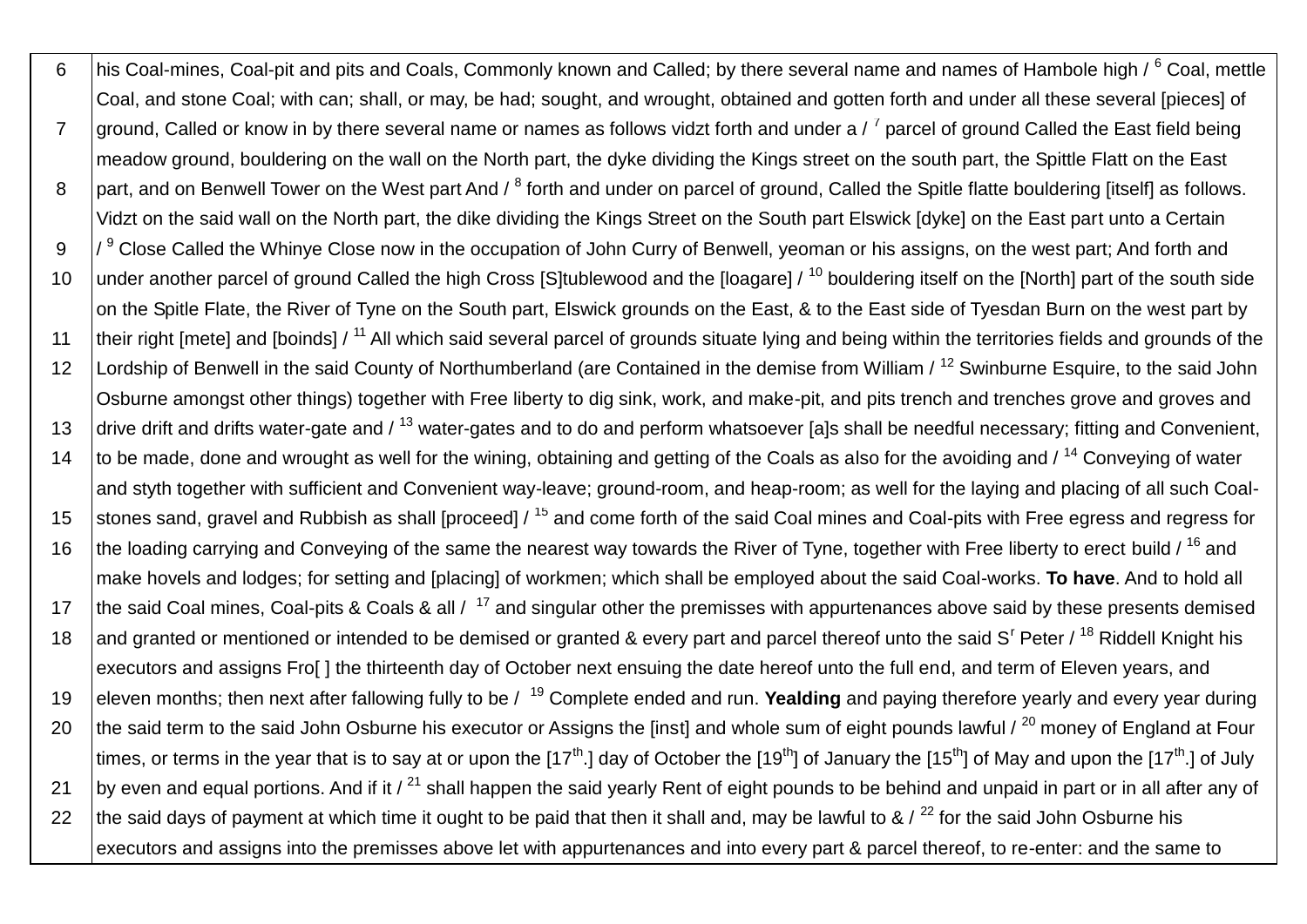| 23 | re-have enjoy and repossess as in his forme[r] estate / <sup>23</sup> anything herein Contained to the Contrary notwithstanding. And the said John                  |
|----|---------------------------------------------------------------------------------------------------------------------------------------------------------------------|
| 24 | Osburne, for him his executors and administrators doth Covenant promises and grant to and with the said S <sup>r</sup> Peter Riddell his / <sup>24</sup> executors  |
|    | and assigns that he the said John Osburne at the sealing and delivery hereof hath full power good right and lawful authority to demise grant                        |
| 25 | assure and Convey the premisses & any part & . / <sup>25</sup> parcel thereof with appurtenances inform aforesaid unto the said S <sup>r</sup> Peter Riddell Knight |
| 26 | his executors and assigns and that he the said John Osburne his executors and assigns shall & will at all times hereafter / <sup>26</sup> during all the said       |
|    | term of Eleven years and Eleven months acquit and discharge and keep harmless as well the said S <sup>r</sup> Peter Riddell his executors and assigns               |
| 27 | and all other occupiers of the premisses as / $^{27}$ all the said premisses with appurtenances & every part & parcel thereof to him the said S <sup>r</sup>        |
| 28 | Peter Riddell pre-demised as aforesaid of & from any forfeiture that may arise or ensue by any Covenant or other Condition made / <sup>28</sup> on the              |
|    | part and behalf of John Osburne unto the said William Swinburne Esquires in the aforesaid lease mentioned whereupon this demise is                                  |
| 29 | grounded & of & from all former bargains & sales leases Rents $- -$ / $^{29}$ arrearages of rents and all other Charges and encumbrances what-                      |
| 30 | so, other then the rents sum and sums of money in these present Indentures before-served and mentioned And $-$ – the said / $^{30}$ John                            |
|    | Osburne for himself his executors and assigns & for any of them doth Covenant promise & grant to and with the said S <sup>r</sup> Peter Riddell his                 |
| 31 | executors & assigns and by these presents; that he the $\ell^{31}$ said S <sup>r</sup> Peter Riddell his executors administrators and assigns & every of them       |
| 32 | shall & may at all times hereafter and from time to time during the said term of Eleven years & Eleven months [have] / <sup>32</sup> hold occupy &                  |
|    | peaceable enjoy all [&] singular the premisses and every part & parcel there of with appurtenances in as full large ample and beneficial                            |
| 33 | manner to all intents Considerations and purposes As he the $\lambda^{33}$ said John Osburne may Could or might [b]e by virtue of a deed Indented                   |
| 34 | sufficient in the law bearing date the second day of May in the First year of his highness said Reign over England Scotland France / 34 &                           |
|    | Ireland maid Between William Swinburne of Capheaton. Esquire on the on part and the said John Osburne on the other part of the premisses                            |
| 35 | amongst other things unto which reference being $\frac{35}{10}$ had more plainly and at large it d[oes] & may appear according to the purport tenor and             |
| 36 | effect true intent & meaning of these presents And lastly it is Covenanted and agreed upon betwixt / 36 the said parties prime to these puts that                   |
|    | [th]e said John Osburne or his assigns shall have the leading and Carrying of all such Coals as shall be wrought within the said grounds as                         |
| 37 | above said demised taking / 37 no more for leading of them then he [the] said S' Peter Riddell shall get them. led of other men bona fide In                        |
| 38 | Witnes whereof the parties above said to these put Indentures Interchangeably / 38 have set to their hands and seals the day & year first<br>above                  |
|    | written                                                                                                                                                             |
| 39 | Peter Riddell.                                                                                                                                                      |
|    | [ZC-2-1-p8B]                                                                                                                                                        |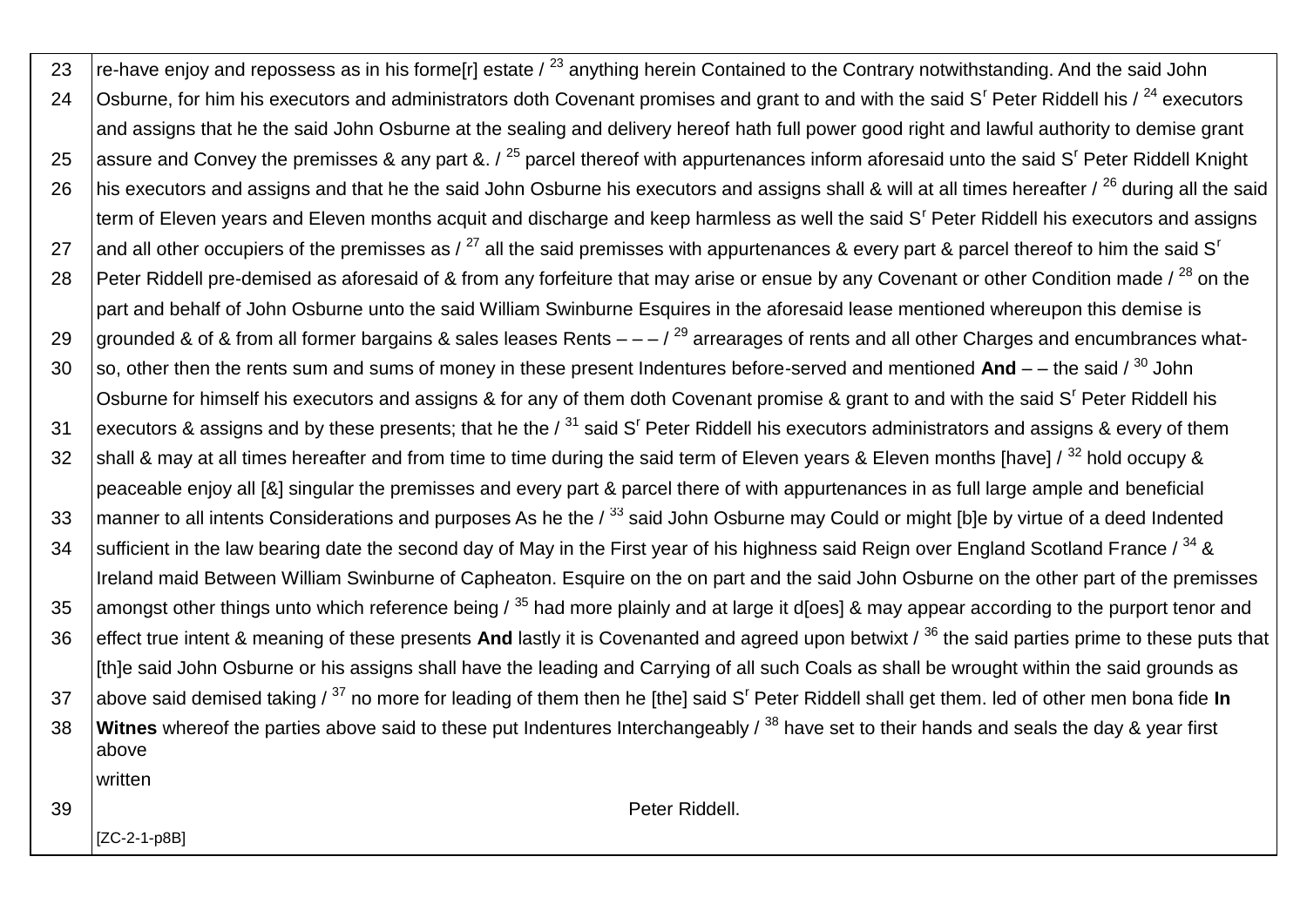# (WRITTEN with OLD ENGLISH SPELLINGS)

|                | [Writing on Back of Document]<br>$[ZC-2-1-p8A]$                                                                                                                                                                                         |
|----------------|-----------------------------------------------------------------------------------------------------------------------------------------------------------------------------------------------------------------------------------------|
|                | Signed sealed and delived                                                                                                                                                                                                               |
|                | In the P'sence of vs                                                                                                                                                                                                                    |
|                | $\left[\frac{\text{Joh}}{\text{H}}\right]\left[\frac{\text{Rb}}{\text{H}}\right]$ R I Jorday                                                                                                                                            |
|                | [] Willm Milbo[o]ne Andrew Lewmonth et mei                                                                                                                                                                                              |
|                | Willn[y] Jacksony No: <sup>ry</sup> pub:ci                                                                                                                                                                                              |
|                |                                                                                                                                                                                                                                         |
|                | 7 Dec <sup>r</sup> 1629                                                                                                                                                                                                                 |
|                | S. D of [R]iddl                                                                                                                                                                                                                         |
|                | [w.Jo : Dso ir<br>yies                                                                                                                                                                                                                  |
|                | [ ] . [y] . [ ] .                                                                                                                                                                                                                       |
|                | Osborn to Riddell                                                                                                                                                                                                                       |
|                | (X <sub>0</sub> )                                                                                                                                                                                                                       |
|                | (8)                                                                                                                                                                                                                                     |
| [Line          | [DOCUMENT]                                                                                                                                                                                                                              |
| $N^{\circ}.$   |                                                                                                                                                                                                                                         |
|                |                                                                                                                                                                                                                                         |
| $\mathbf 1$    | This Indenture made the seaventh Daye of December in the Yeares of the Raigne of our Sou'aigne Lorde                                                                                                                                    |
| 2              | Charles by the grace of God of England Scotland France and Ireland king defender of the faith [gwc] the Fift d'nnoque Im 1629 Betwene John<br>Osburne of Scotswood in the County of Northumberland yeoman on                            |
| 3              | theone Ptie, And S'. Peter Riddell of the Towne and Countye of Newcastle vpon Tyne Knight, one the other ptie Witnesseth that the said John<br>Osburne for and in Consideration of                                                      |
| $\overline{4}$ | the somme of Fourtie pounds lawfull money of England to him in hand payed by the said Sr Peter Riddell Knight the receipt whereof he doth<br>acknowledg, Haith demised granted and to farmelettin, and                                  |
| 5              | by these presentes doth demyse grant and to farmelett, vnto the said S' Peter Riddell Knight, All those his Colemynes, Colepitt and pittes and<br>Coles, Commonly known and Called; by there seu'eral name and names of Ham[bole] highe |
| 6              | Cole, mettle Cole, and stone Cole; with can; shall, or may, be had; sought, and wrought, obteyned and gottin forthe and vnder all these                                                                                                 |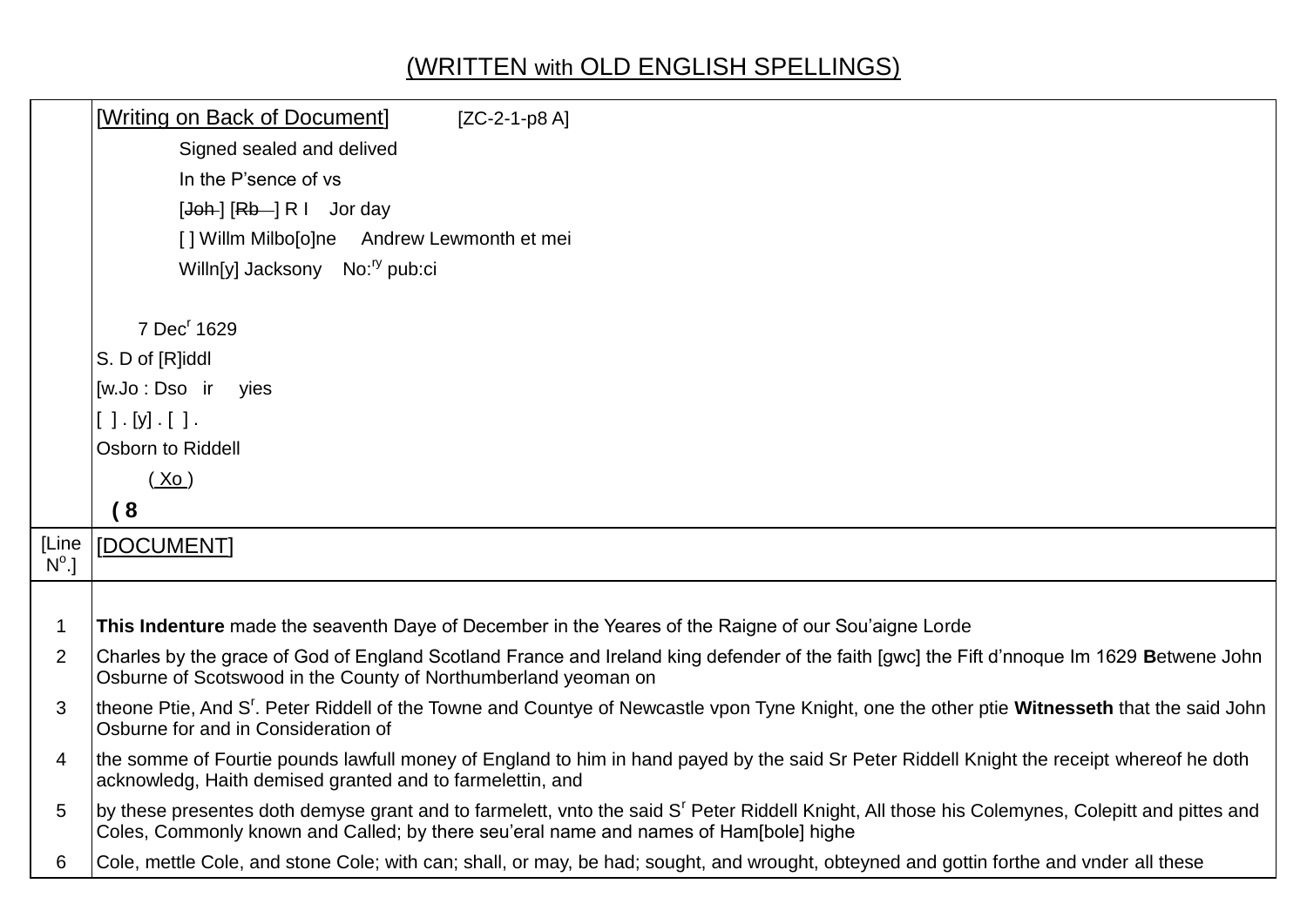|                | seuerall piells of ground, Called or know in by there seuerall name or names as followeth vidzt forth and vnder a                                                                                                                          |  |
|----------------|--------------------------------------------------------------------------------------------------------------------------------------------------------------------------------------------------------------------------------------------|--|
| $\overline{7}$ | pcell of ground Called the Easte feild being meddow ground, boundering on the wall on the North pte, the dyck devidinge the Kings streate on<br>the south pte, the Spittle Flatt on the East pte, and on Benwell Tower on the West pte And |  |
| 8              | forth and vnder on pcell of ground, Called the Spitle flatte boundering it self as followeth. Vidzt on the said wall on the North pte, the dike<br>deviding the Kings Streat on the South pte Elswick dict on the East pte vnto a Certaine |  |
| 9              | Close Called the Whinye Close now in the occupation of John Curry of Benwell, yeoman or his assignes, on the weaste pte; And forth and<br>vnder an other pcell of ground Called the highe Cross [S]tublewood and the loagare               |  |
| 10             | bounderinge it self on the [North] pte of the south syd[] on the Spitle Flate, the Ryver of Tyne on the South pte, Elswick groundes on the East,<br>& to the East syd of Tyesdan Burne on the west pte by ther right mett and boinds       |  |
| 11             | All which said seurall pcell of grounds scituate lying and being w <sup>th</sup> in the terretiries fields and grounds of the Lordship of Benwell in the saide<br>Countye of Northumberland (are Contayned in the demise from Williame     |  |
| 12             | Swinburne Esquire, to the said John Osburne amongst other things) together with Free libertie to digg sinck, work, and makpitt, and pittes<br>trench and trenches gro[v]e and gro[ve]s and drive drift and driffts watergait and           |  |
| 13             | watergaites and to doe and pforme whatsoevir [a]s shalbe neidfull necessarie; fitting and Convenient, to be maid, done and wrought aswell for<br>the wining, obteyning and getting of the Colles as alsoe for the awoyding and             |  |
| 14             | Conveying of water and scyeth together with sufficient and Convenient wayeleave; ground rome, and heape rome; aswell for the laying and<br>placeinge of all such Colestones sand, gravell and Rubishe as shall [pced]                      |  |
| 15             | and come forth of the said Cole mynes and Cole pitts with Free egress and regress for the loading carying and Conveying of the same the<br>nearest way towards the Ryver of Tyne, together with Free libertie to erect build               |  |
| 16             | and mak houalls and lodges; for setting and [p ]acinge of workmen; which shalbe unployed about the said Coleworkes. To have. And to howld<br>all the said Cole mynes, Cole pitts & Coles & all                                             |  |
| 17             | and singular other the p'misses withapurtennces above said by thess p'sentes demised and granted or mencioned or intended to be demised<br>or granted & evrie pte and pcell thairof vnto the said S <sup>r</sup> Peter                     |  |
| 18             | Riddell Knight his executors and assignes Fro[] the thirtenth day of october next ensewing the daite hereof vnto the full end, and tearme of<br>Eleven yeares, and eleven monthes; then next after fallowing fully to be                   |  |
| 19             | Compleit ended and rune. Yealding and payinge therefor yearely and every yeare during the said tearme to the said John Osburne his<br>executors or Assignes the [inst] and whole somme of eight pounds lawfull                             |  |
| 20             | money of England at Fower tymes, or tearmes in the yeare that is to say at or vpon the [xviisth.] day of October the [xixth] of January the<br>xy[isth] of May and vpon the [xviisth] of July by even and equall portions. And if it       |  |
| 21             | shall happen the said yearely Rent of eight poundes to be behind and vnpayed in pte or in all after any of the saide dayes of payment at which<br>tyme it ought to be payed that then it shall and, may be lawfull to &                    |  |
|                |                                                                                                                                                                                                                                            |  |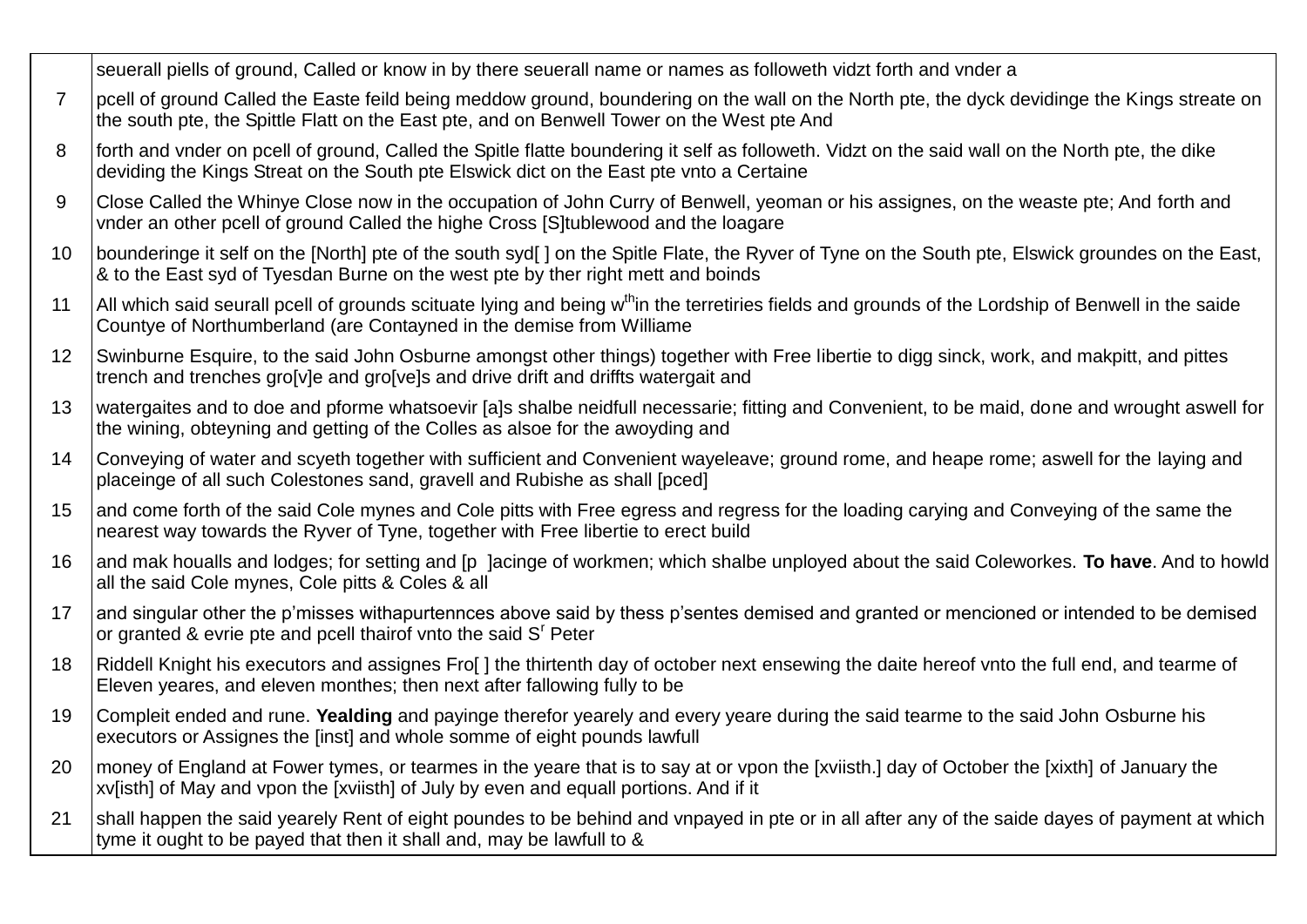- 22 for the said John Osburne his executors and assignes into the p'misses above lettin withapurtenances and into evrie pt & pcell thairof, to reenter: and the same to rehave enioye and repossess as in his forme[r] estaite any thing herein Contagned to the Contrarie notwithstanding. And the said John Osburne, for him his executors and administrators doth 23 Covenant promiss and grant to and with the said S<sup>r</sup> Peter Riddell his executors and assignes that he the said John Osburne at the sealing and delivrie hereof hath full power good right and lawfull authoritie to  $24$ demise grant assure and Convey the p'misses & enypte &. pcell thairof withapurtenances informe aforsaid vnto the said S<sup>r</sup> Peter Riddell Knight his executors and assignes and that he the said John 25 Osburne his executors and assignes shall & will at all tymes hearafter during all the said tearme of Eleven yeares and Eleven monethes accquite and dischar[q]e and keepp harmless asweill the said S' Peter 26 Riddell his executors and assignes and all other occupiers of the p'emiss's as 27 all the said p'miss's withapurtenances & ev[rie] pte & pcell thereof to him the said S<sup>r</sup> Peter Riddell p'demised as aforsaid of & from any forfiture that may arise or ensue by any Covenant or other Condition made on the pte and behalf of John Osburne vnto the said Willim Swinburne Esquires in the forsaid lease mencioned whervpon this demise is 28 grounded & of & from all former bargaines & sayles leases Rents - - arrerages of rents and all other Charlgels and incumbrances whatsow, other then the rents some and somes of money in these p'sent 29 Indentures beforreserved and mencioned And - - the said
	- John Osburne for himself his executor[s] and assignes & for en'ie of them doth Covenant p'mis & grant to and with the said S' Peter Riddell his  $30<sub>2</sub>$ executors & assignes and by these p'esents; that he the
	- Isaid S' Peter Riddell his executors ad llinstrators and assignes & everve of them shall & may at all tymes hearafter and from tyme to tyme  $31$ during the said tearme of Eleven yeares & Eleven monthes hai'e
	- howld occupye & peaceable enioye all [&] singular the p'miss's and ev'e pte & pcell there of withapurtenances in as full large ample and 32 beneficiall maner to all intents Consi'ractions and pw'poses As he the
	- 33 said John Osburne may Could or might [b]e by vertue of a dead Indented sufficient in the law bearing daite the second day of May in the First yeare of his highnes said Reigne over England Scotland France
- 8 Ireland maid Betweine Willim [S]winburne of Capheaton. Esquire on the on ptie and the said John Osburne on the other ptie of the premiss's 34 amongst other things vnto w<sup>c</sup>h refferrence beinge
- had more plainlye and at large it dloes] & may appeare according to the purport tennor and effect true intent & meaning of these p'sents And 35 lastly it is Covenanted and agreed vpon betwixt
- the said ptres prime to thess putes that Je said John Osburne or his assignes shall have the leading and Carying of all such Colles as shall be 36 wrought within the said groundes as above said demised taking
- Ino more for leading of them then he Ithel said S<sup>r</sup> Peter Riddell shall gett them. ledd of other men bona fide **In Witnes** whereof the pties above 37 said to thess put Indentures Interchangably